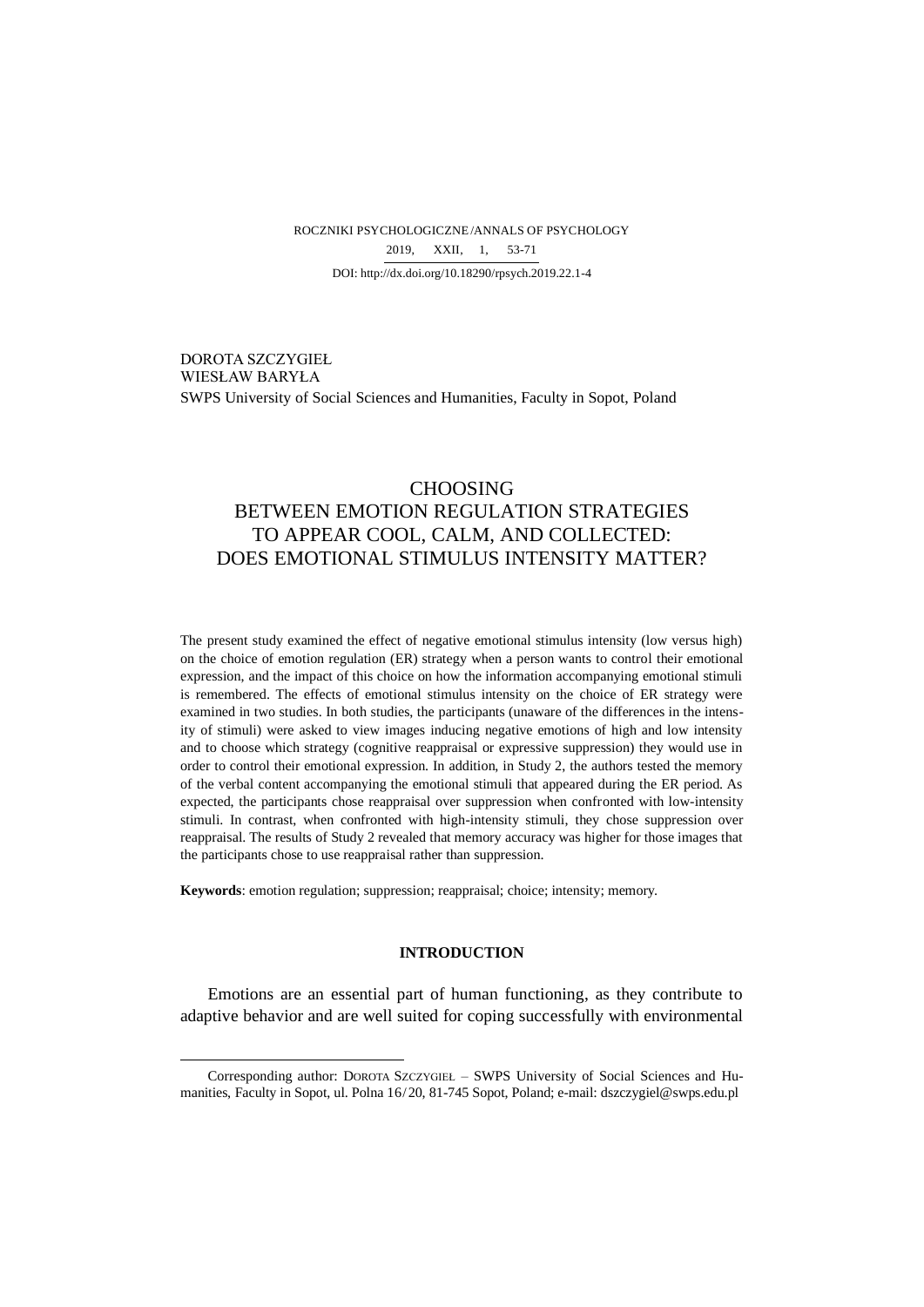requirements (Frijda, 1986). There are situations, however, when emotions lead to dysfunctional behavior and where the ability to implement emotion regulation (ER) strategies that are contextually appropriate is crucial (Gross & John, 2003; Webb, Miles, & Sheeran, 2012). Indeed, an expanding body of research demonstrates that effective management of emotions is associated with better cognitive, emotional, and social functioning (Gross, 2015).

ER is a broad concept that has been defined in many ways (e.g., Gratz  $\&$ Roemer, 2004; Gross, 1998; Koole, 2010; Parkinson & Totterdell, 1999). In this study, we refer to Gross's process model of ER, which is considered one of the most prominent and meaningful models of ER (Webb et al., 2012). In his model, Gross (1998) defines ER as the set of processes by which we influence what emotions we experience, when we experience them, and how we experience and express them. He distinguishes two major classes of ER strategies: antecedent- -focused ER and response-focused ER. Antecedent-focused ER acts early in the emotion generation process (i.e., before emotional response tendencies become fully activated to change behavioral and peripheral physiological responding). Response-focused ER refers to the regulatory processes that occur after an emotion has been generated; it involves emotion modification once an emotion has been elicited and once response tendencies have been fully activated. Gross (1998) also distinguishes five different types of ER strategies according to the point at which they impact the emotion-generative process: situation selection, situation modification, attentional deployment, cognitive change, and response modulation.

In the current study, we focus on cognitive reappraisal (hereafter reappraisal) and expressive suppression (hereafter suppression). The former strategy represents antecedent-focused ER, while the latter represents response-focused ER. Reappraisal involves changing the way one thinks about a potentially emotioneliciting situation to alter its emotional impact and, consequently, change one's emotional response to that situation (Gross & John, 2003). Suppression involves conscious and effortful inhibition of the overt expression of emotion while one is emotionally aroused (Gross & John, 2003).

# **Different consequences of reappraisal and suppression**

A growing number of studies, both experimental and correlational (i.e., analyzing individual differences in the use of reappraisal and suppression), show that reappraisal and suppression differ in their consequences. Experimental studies have demonstrated that reappraisal leads to a decrease in both expressive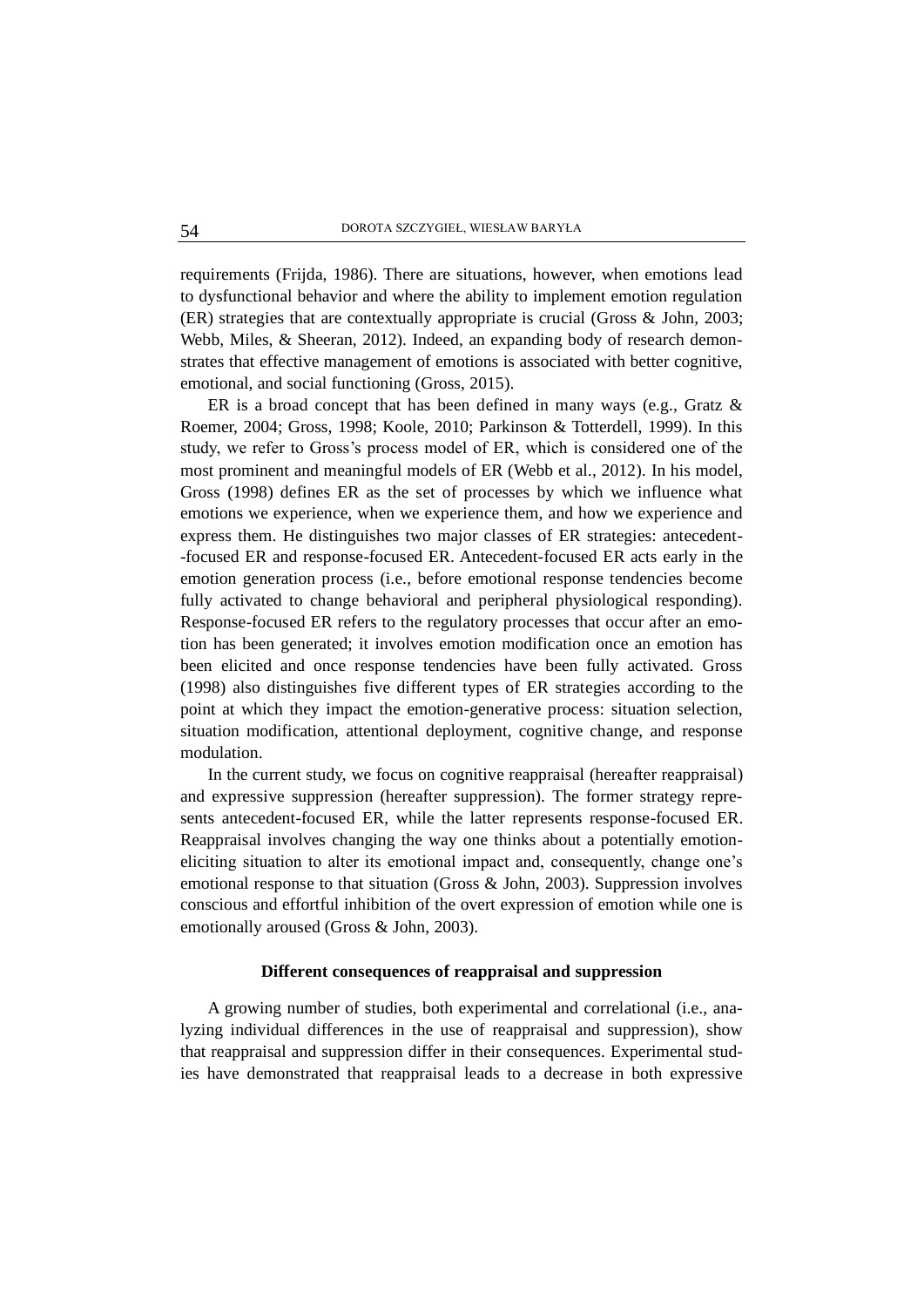behavior and the experience of negative emotion, whereas suppression results in a decrease in behavioral responses but fails to decrease emotional experience (Gross & Levenson, 1993, 1997). In addition, people who habitually use reappraisal in their daily lives experience and express more positive and less negative emotions, whereas people who use suppression more frequently experience and express less positive and more negative emotions (Gross & John, 2003; John & Gross, 2007).

There is also ample evidence demonstrating that suppression impairs cognitive functioning whereas reappraisal leaves cognitive functioning intact (Dillon, Ritchey, Johnson, & LaBar, 2007; Hayes et al., 2010). There is evidence showing that suppression downgrades the memory of the events that transpired during the period of suppression (Richards, 2004; Richards & Gross, 1999). Similarly, Richards, Butler, and Gross (2003) demonstrated that, in comparison to reappraisal, the suppression of vocal and facial emotional cues while discussing relationship conflicts with a romantic partner led to worse memory of the actual exchange. Moreover, suppression leads to poorer emotional information processing (Szczygieł, Buczny, & Bazińska, 2012) and poorer performance on working memory tasks (e.g., Inzlicht & Gutsell, 2007; Szczygieł & Maruszewski, 2015).

To fully complement this rather unfavorable picture, it should be said that suppression leads to poorer social functioning (Butler et al., 2003; Gross, 2002, 2015; Verzeletti, Zammuner, Galli, & Agnoli, 2016). A recent meta-analysis exploring the effect of suppression on social and interpersonal outcomes revealed that suppression was associated with lower social support, poorer quality of social interactions, and, consequently, with poorer social satisfaction (Chervonsky & Hunt, 2017).

At this point it should be added that although an accumulating body of research shows that expressive suppression can lead to negative short- and long- -term consequences, especially when it is excessively (i.e., habitually and inflexibly) used across a variety of situational contexts, expressive suppression can also be adaptive; for example, the ability to hide one's emotions in certain situations can be essential for creating and sustaining positive social relations (e.g., Gross, 2002) and maintaining employment (e.g., Grandey, 2000).

# **Does emotional intensity matter when choosing emotion regulation strategies?**

The literature reviewed in the previous section provides clear evidence that, compared to reappraisal, suppression is associated with higher costs and lower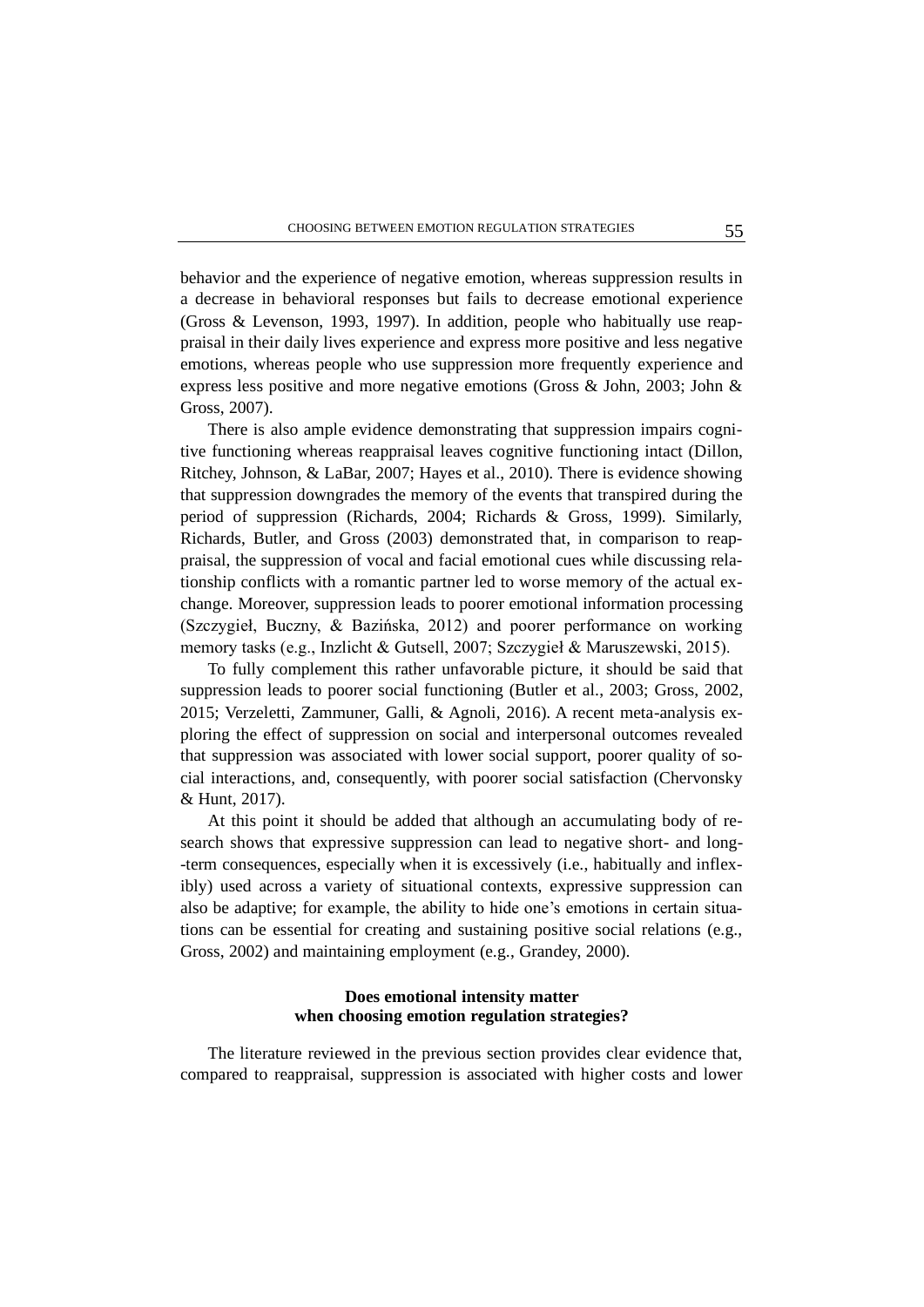benefits. Interestingly, the results of Loewenstein's (2007) survey showed that the majority of the respondents considered suppression most effective in downregulating negative emotions. Moreover, more than two-thirds of respondents declared that in the face of unpleasant situations (i.e., ones causing negative emotions), they would use suppression ("I *will* myself to be calm, cool and collected"), whereas just over fifty percent of respondents stated that they would use reappraisal ("Think about the situation from a *different perspective*"). At first glance, these results are puzzling, as they suggest that people *generally* prefer using suppression rather than reappraisal. Taking a closer look at Loewenstein's (2007) study, however, we find that this may be a somewhat simplified conclusion. First, the participants were asked to imagine their experiences in *very unpleasant situations* (e.g., cleaning up vomit at a party, being falsely accused of cheating on an exam). Second, they were asked to imagine that, following this, they would need to control their emotions to appear "in a positive state of mind for someone they were about to meet" (Loewenstein, 2007, p. 189). Thus, the tendency to favor suppression as an ER strategy, as observed in Loewenstein's (2007) study, was revealed in situations triggering *intense* negative emotions at a time when people wanted to *withhold* (or at least minimize) their *negative emotional responses* for *social reasons*.

Indeed, the results of a study by English, Lee, John, and Gross (2017) demonstrated that, in day-to-day life, suppression was used more frequently when people wanted to control their demeanor – that is, when they were guided by interpersonal motives, such as "to keep up appearances" and "to avoid conflicts." In contrast, reappraisal was used more often when people wanted to control their own feelings – that is, when they were guided by a hedonic motive, such as "to change their mood in order to feel better" (English et al., 2017). Moreover, suppression was used more often when people were in the company of other people, especially with non-close partners, whereas reappraisal use did not differ depending on whether participants were alone or not. It should be noted, however, that in this study, as in Loewenstein's (2007) survey, participants reported their use of ER strategies in relation to the most negative events of the day (English et al., 2017). It is not clear, therefore, whether the intensity (low vs. high) of negative emotional contexts plays a role in shaping people's preferences for using suppression (vs. reappraisal). This is the issue that inspired the current study.

The influence of emotional stimulus intensity, considered a key dimension of variability in situational contexts (Sheppes, Scheibe, Suri, & Gross, 2011; Sheppes & Levin, 2013), on ER strategy choice, defined as "the act of indepen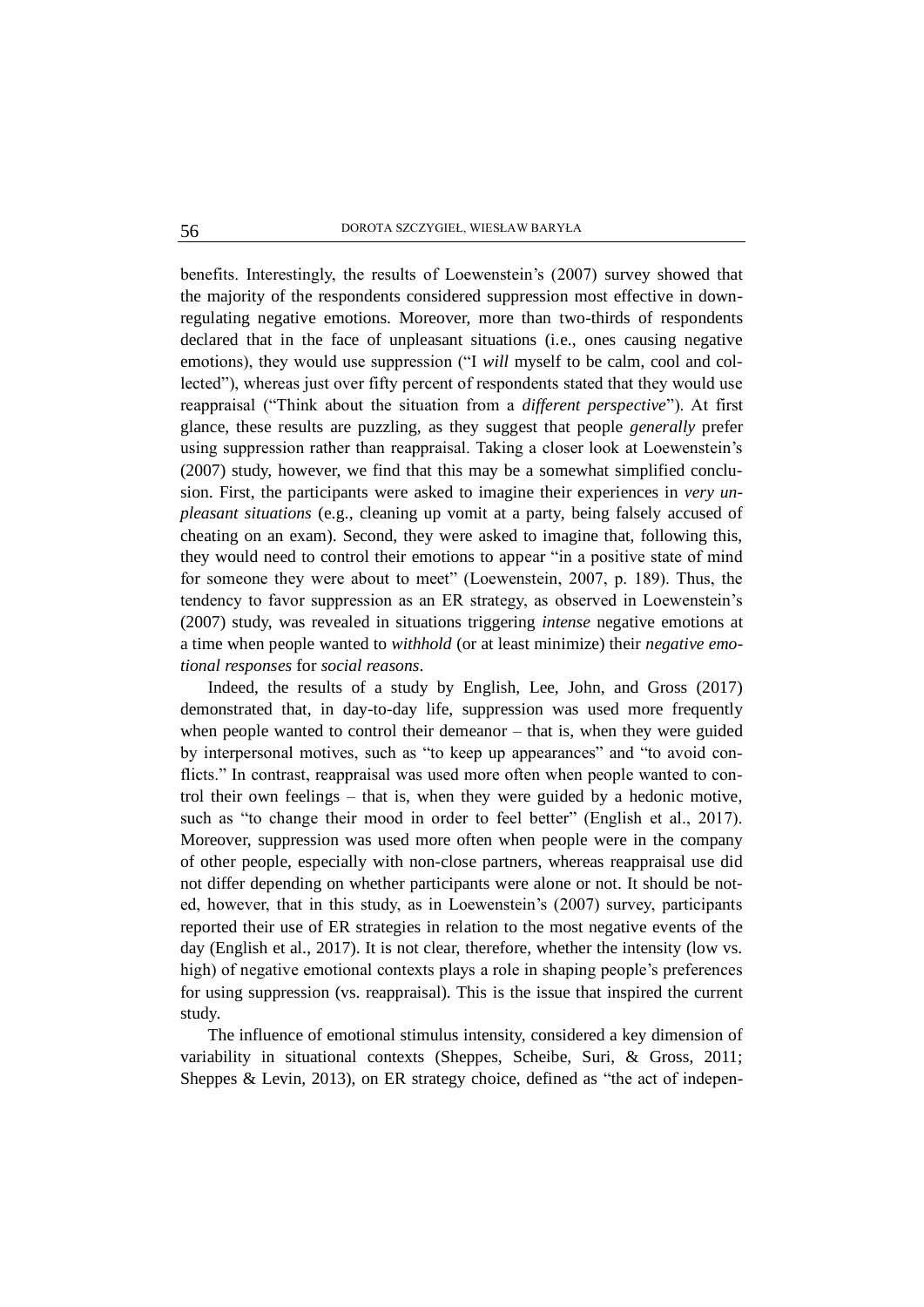dent choice between different regulation strategies that are available in a specific context" (Sheppes & Levin, 2013, p. 1), has been extensively researched in recent years (Shafir, Schwartz, Blechert, & Sheppes, 2015; Sheppes, 2014; Sheppes & Levin, 2013). Studies have focused mainly on cognitive ER strategies: distraction and reappraisal. The results demonstrated that when confronted with low-intensity emotional contexts, people showed a preference for reappraisal (over distraction) but when confronted with high-intensity emotional contexts, people showed a preference for distraction (over reappraisal) (Shafir et al., 2015; Sheppes et al., 2011; Sheppes et al., 2014). It should be noted, however, that in the above-mentioned studies participants were asked to choose an ER strategy that would best help them to decrease their negative emotional *experiences.* Therefore, we still do not know if emotional stimulus intensity matters when people are motivated to decrease their emotional *expression* and their available options are reappraisal and suppression.

There is some indirect evidence, from research on emotional labor (EL), suggesting that the choice between suppression and reappraisal may depend on the emotional intensity of the situation. EL focuses on how service employees regulate their emotions in order to match the display rules of the organization (Hochschild, 1983). Hochschild (1983) defines EL as "the management of feeling to create a publicly observable facial and bodily display" (Hochschild, 1983, p. 7) and distinguishes two EL strategies: surface acting (SA) and deep acting (DA). SA refers to modifying emotional displays without changing internal feelings and usually involves suppressing one's felt emotions while faking the desired ones. In contrast, DA refers to efforts aimed at changing the emotion felt in order to elicit the appropriate emotional display.

It has been claimed that although Gross's process model of ER and the concept of EL represent different research traditions, they are aligned at the theoretical level. Both concepts relate to how people regulate their emotions, but the use of EL strategies is related to a specific context (i.e., work ) and to specific motives (i.e., managing emotions in order to comply with expectations for emotional expression within the organization), whereas ER, as defined by Gross, is a broader concept that is universally applicable to any situation and motive (including hedonic and instrumental motives; Tamir, 2016). Grandey (2000) suggested that DA corresponds to reappraisal and that SA corresponds to suppression. Indeed, there is evidence showing that reappraisal is significantly and positively related to DA, whereas suppression is significantly and positively related to SA (Lee et al., 2016).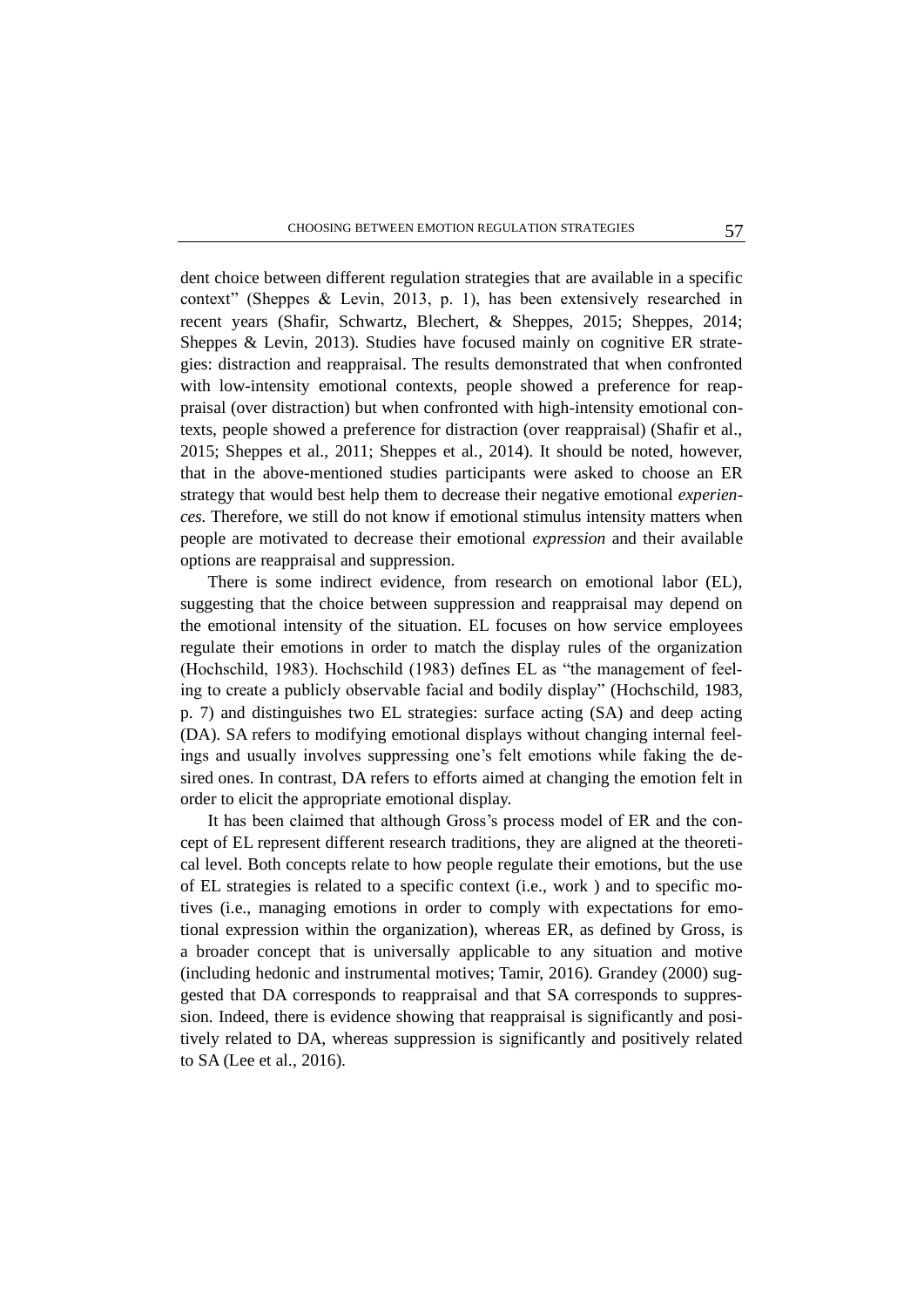There is also evidence to suggest that the propensity to employ SA vs DA is partly determined by the situational context, especially the emotional intensity of the situation. For example, Diefendorff, Richard, and Yang (2008) demonstrated that DA is used in low-stress situations, while SA is applied in high-stress situations. Grandey, Dickter, and Sin (2004) observed that employees reported using DA during mildly stressful interactions with customers, whereas highly stressful interactions were associated with SA. These results suggest that people may switch between reappraisal (an equivalent of DA) and suppression (an equivalent of SA) depending on the intensity of the emotional context.

### **The current study**

The main purpose of the present study was to investigate the effect of emotional stimulus intensity on the choice between suppression and reappraisal when one wishes to withhold one's emotional expression. We focused on reappraisal and suppression for three reasons. First, both strategies received the most attention in the literature as they are commonly used in everyday life (Gross & John, 2003; Gross, 2002; John & Gross, 2004; English et al., 2017). Second, both strategies decrease expressive behavior associated with negative emotions (Gross & Thompson, 2007; English et al., 2017). Third, as mentioned earlier, both strategies are perceived as effective means to down-regulate negative emotions for social reasons, that is, when people are guided by interpersonal motives while applying ER strategies (Loewenstein, 2007). We predicted that in low-intensity emotional contexts people would be more likely to use reappraisal (vs. suppression) and that in high-intensity emotional contexts they would be more likely to use suppression (vs. reappraisal) (*Hypothesis 1*).

The second aim of our study was to examine whether the implementation of a *chosen* ER strategy affects the memory of the events that occurred during the period of regulation. As mentioned before, there is ample evidence showing that, compared to reappraisal, suppression leads to poorer memory functioning (Dillon et al., 2007; Hayes et al., 2010). Notably, this adverse impact of suppression on memory was observed in studies with a between-subjects design, in which participants were instructed to use either suppression or reappraisal (e.g., Webb et al., 2012). To the best of our knowledge, no study has analyzed the impact of suppression versus reappraisal on memory when people autonomously choose between the two. In order to address this research gap, we used a within-subjects design to compare the effects of reappraisal and suppression on memory. Building upon previous results, we hypothesized that, compared to reappraisal, sup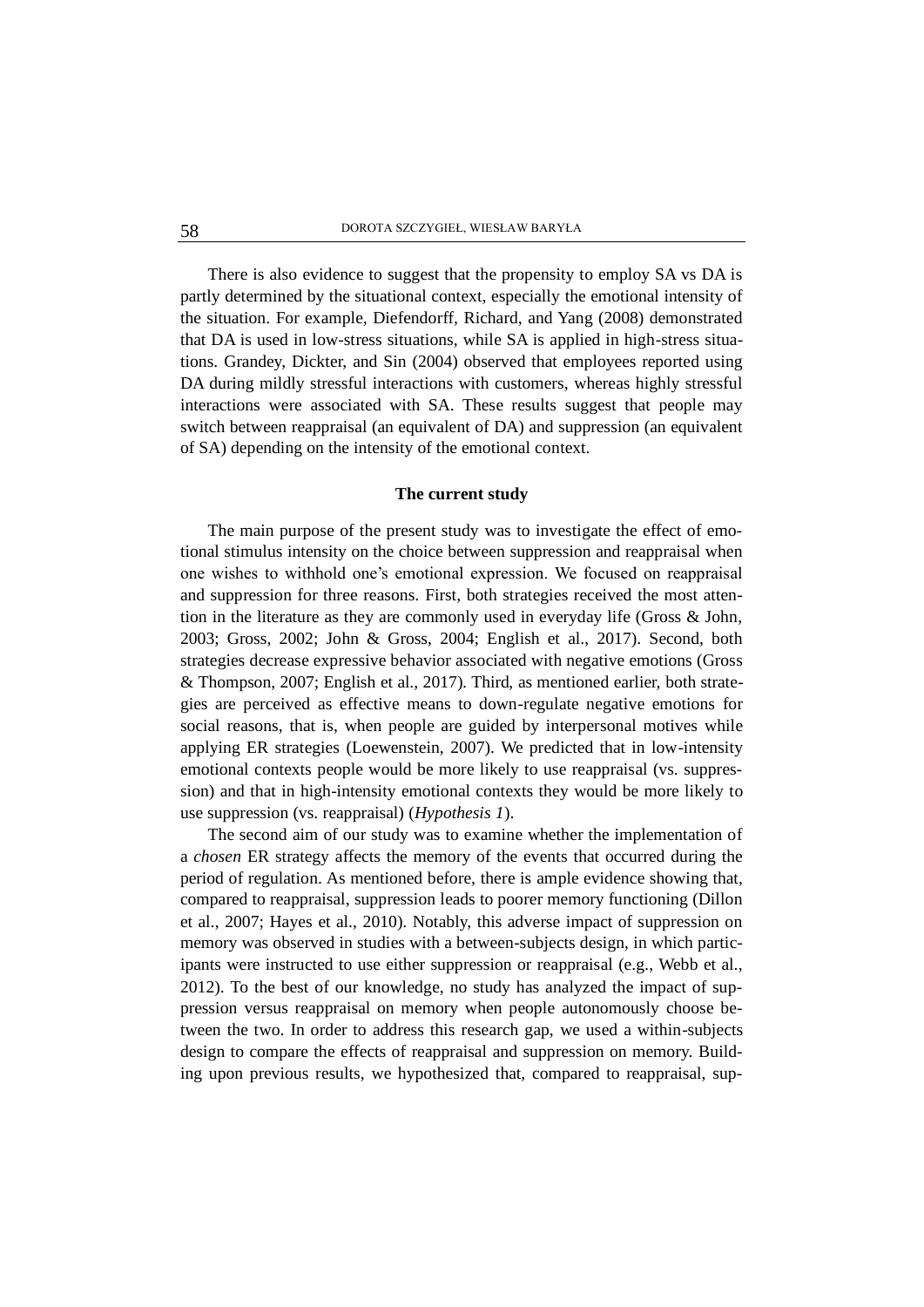pression would worsen the memory of verbal content accompanying emotional stimuli that appeared during the period of regulation (*Hypothesis 2*).

We tested our hypotheses in two experiments, in which we used a previously validated ER choice paradigm (Sheppes et al., 2011; Sheppes et al., 2014) that allowed us to manipulate the intensity of emotional stimuli by using standardized images evoking negative emotions of high and low intensity. Thus, the structure of our experiments was adapted from Sheppes et al. (2011) as follows: whereas Sheppes et al. asked participants to regulate their emotions in order *to feel* less negative emotions by using either reappraisal or distraction, in our experiments the participants were asked to regulate their emotions in order *to express* less negative emotions by using either reappraisal or suppression. The protocol was approved by the Departmental Ethics Committee, SWPS University of Social Sciences and Humanities, Faculty in Sopot (Ref. No. WKE-S-15-IX-42).

## **STUDY 1**

In Study 1, our goal was to examine which of the two ER strategies (reappraisal or suppression) the participants choose to employ in response to lowintensity and high-intensity negative stimuli.

#### **METHOD**

**Participants.** A total of 40 (50% female) full-time and part-time students aged 20 to 55 ( $M = 33.50$ ,  $SD = 9.22$ ) from the Gdańsk University of Technology voluntarily participated in the study.

**Stimuli for the emotion regulation choice task.** The stimuli for the ER choice task (ERCT) were derived from the International Affective Picture System (IAPS; Lang, Bradley, & Cuthbert, 2008) and belonged to a set of images used in previous studies using the ER choice paradigm (e.g., Sheppes et al., 2014). The ERCT consisted of 20 pictures, of which 10 were of low intensity (Arousal:  $M = 4.90$ ,  $SD = 0.66$ ; Valence:  $M = 3.41$ ,  $SD = 0.24$ ) and 10 were of high intensity (Arousal:  $M = 6.30$ ,  $SD = 0.70$ ; Valence:  $M = 1.86$ ,  $SD = 0.31$ ). Valence and arousal differed significantly for low- and high-intensity images (both  $Fs > 21.63$ ,  $ps < .001$ ). Previous studies have confirmed that such differences in arousal and valence are sufficient to induce different levels of intensity in emotional responses (Sheppes et al., 2014). The codes for the IAPS images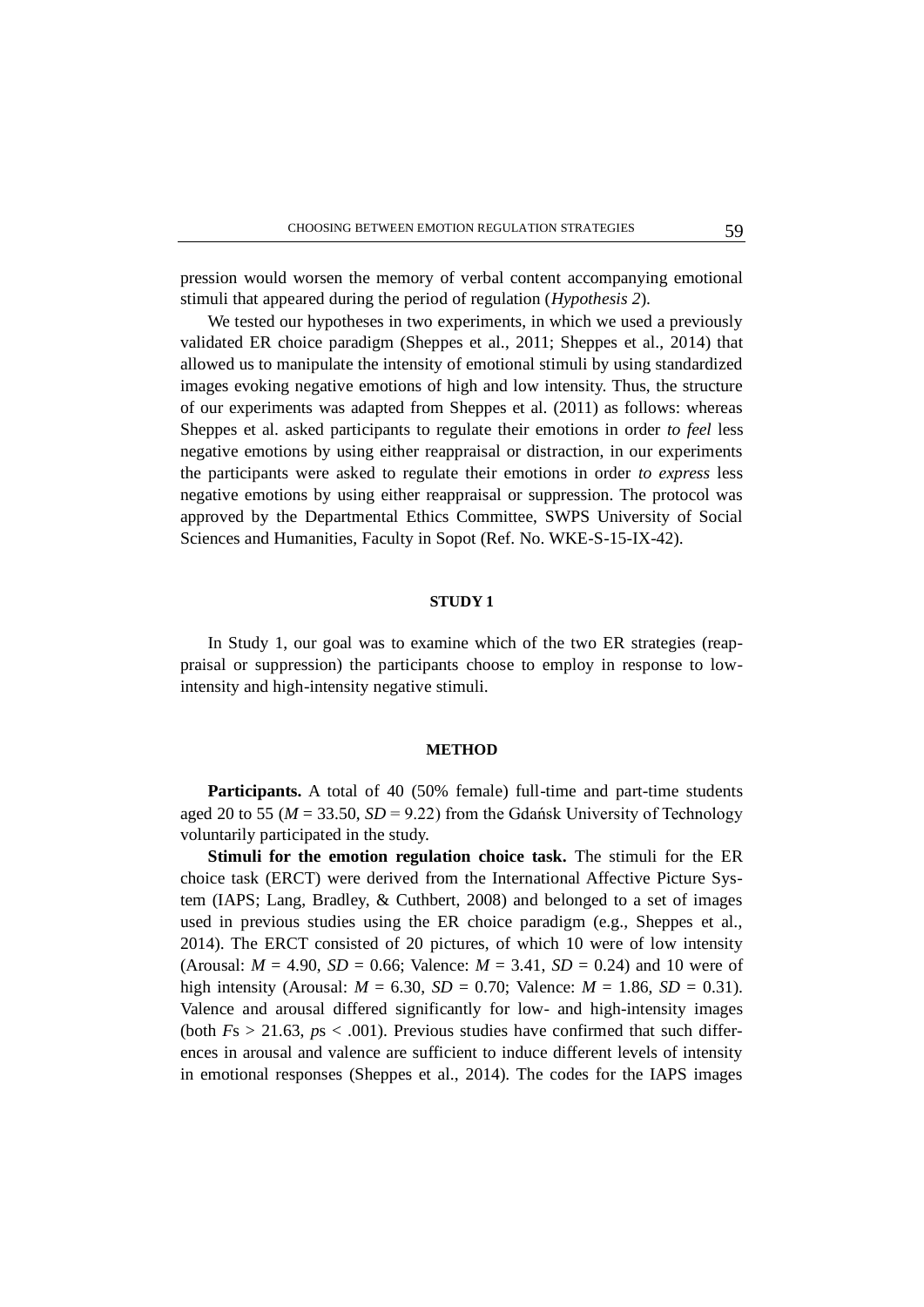used in the low-intensity category are: 2278, 2490, 2691, 6010, 6190, 6836, 7360, 9102, 9120, 9470. The codes for the IAPS images in the high-intensity category are: 2053, 2800, 3000, 3068, 3140, 3150, 3180, 3261, 3530, 9410. Each trial comprised previewing a picture for one second, choosing either reappraisal or suppression (indefinite time), and then employing the chosen strategy while viewing the picture again for five seconds. Participants indicated their choice by pressing a button on the keyboard and confirming it out loud. Both the order of the pictures and the choice options were counterbalanced across the experimental trials.

**Procedure.** When the participants arrived at the laboratory, they were given a brief introduction to ER. They were informed that the study would examine ER choice and that their task would be to refrain from expressing emotions while viewing unpleasant images. It was made clear that this goal could be achieved in two ways: either by simply withholding the visible signs of negative emotions (i.e., suppression) or by thinking about the image in a way that would reduce its negative meaning, making it possible to feel and, ultimately, show less negative emotions (i.e., reappraisal). The participants were instructed that they were free to choose either strategy during the task. No one refused to participate. Next, the participants listened to verbal descriptions of how to employ reappraisal and suppression and were provided with concrete examples of the use of each ER strategy (see Bebko, Franconeri, Ochsner, & Chiao, 2011; Gross, 1998). They were instructed that if they chose suppression they were expected to inhibit facial emotional expressions and any other noticeable signs of emotion, so that someone watching them would not be able to tell what they were feeling. As an example of expressive suppression, the experimenter described a shop assistant who encounters a difficult and unpleasant customer but does not want to show what he feels and simply holds his poker face regardless of the unpleasant circumstances. Furthermore, the participants were instructed that when they chose reappraisal, they were expected to reinterpret the images in ways that decreased their negative meaning. For example, the image of a small crying boy sitting at the edge of a road could initially be interpreted as conveying the sadness of an abandoned child. When reappraising the image to feel less negative, the experimenter suggested that one could imagine that the boy was only tired and was likely to meet his parents soon. After signing the informed consent form, the participants were seated at a 60 cm viewing distance from a laptop screen. Next, they were trained to regulate their emotional reactions using reappraisal or suppression by viewing four negative images for five seconds and either think about the image in a way that reduced its negative meaning (i.e., reappraisal) or inhibit emotional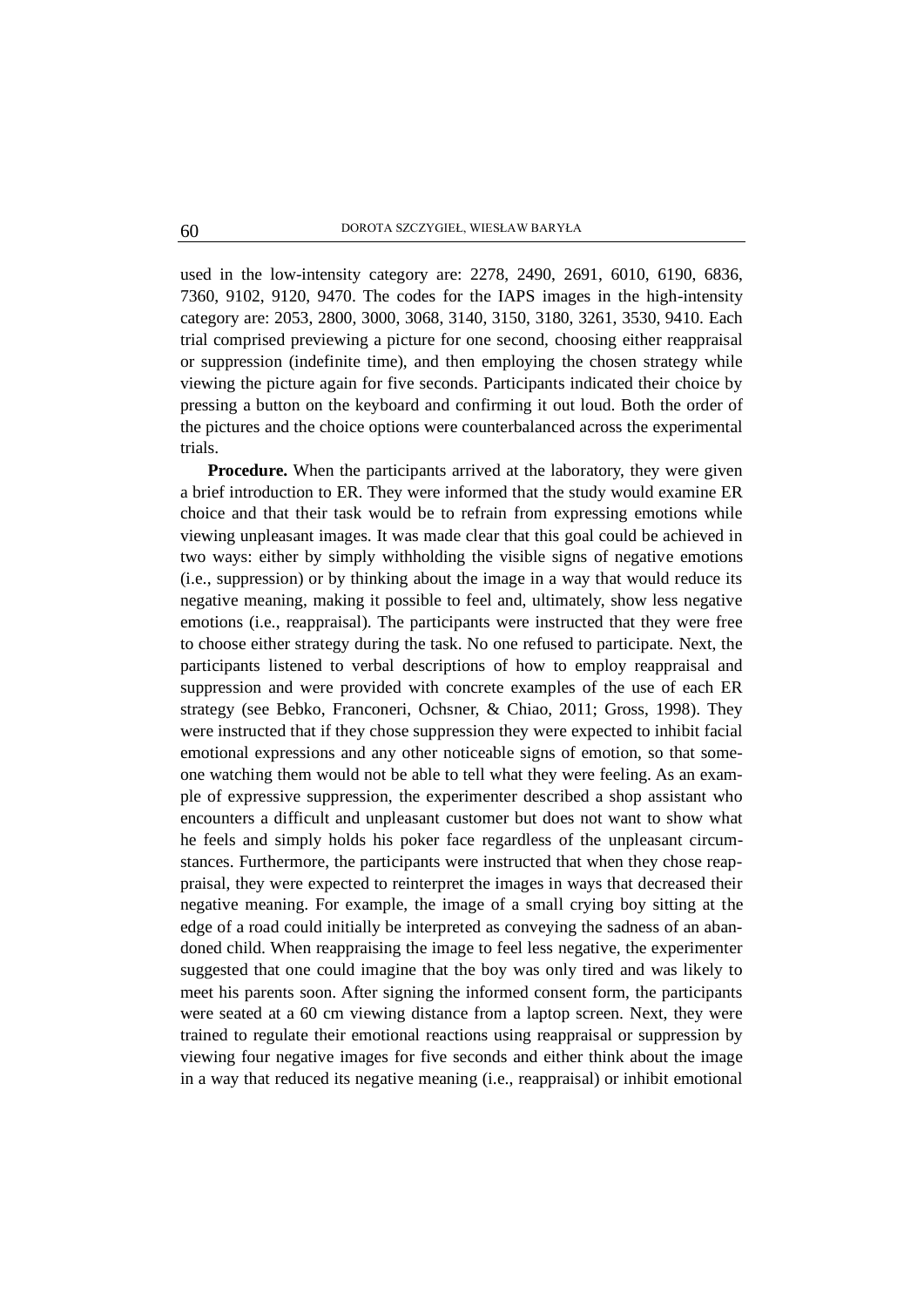expression (i.e., suppression). This training phase included two low-intensity trials and two high-intensity trials (one reappraisal trial and one suppression trial for each intensity level). The participants then completed four trials in which they viewed four negative images for one second each and were instructed to use suppression or reappraisal when the picture appeared again (for five seconds). In this training phase, the strategies were predetermined (one trial at each intensity level for each strategy). In the subsequent four trials (two trials at each intensity level), the participants were free to choose which strategy they wanted to implement. They were instructed to indicate their choice by pressing a button on the keyboard and confirming it out loud. For the sake of simplicity, the participants were given code names for suppression ("poker face") and reappraisal ("think differently"). They were encouraged to discuss the strategy with the experimenter as stimulus presentation occurred and, when needed, they were corrected. Once the experimenter was sure that the participants understood the difference between suppression and reappraisal and were able to implement both strategies, the choice phase began. After completing the ERCT, the participants were debriefed, thanked for their time, treated to sweets, and invited to watch a short funny movie about animals. The majority of the participants stopped with sweets. They were accompanied by the female experimenter throughout the experiment; they received no remuneration. The codes for the IAPS images used in the training phase are: 2130, 2205, 2590, 2722, 2753, 9041 (low-intensity pictures) and 3010, 3064, 3080, 3101, 3110, 3120 (high-intensity pictures).

## **RESULTS AND DISCUSSION**

In order to verify our Hypothesis 1, predicting that for low-intensity images participants would show a preference for reappraisal and that for high-intensity images they would show a preference for suppression, we performed a repeated measures analysis of variance with the frequency of reappraisal strategy as the dependent variable. The dependent variable was quantified as the total number of times a participant chose reappraisal divided by the number of images in that condition; this figure was subsequently converted into the reappraisal index, expressed as a percentage. Therefore, the suppression index was the complement of the reappraisal index. As expected, the analysis revealed a significant effect for Intensity. Specifically, participants chose reappraisal more often for low- -intensity images ( $M = 78.5\%$ ,  $SD = 19.94$ , 95% CI [72.12, 84.88]) compared to high-intensity ones (*M* = 27.00%, *SD* = 28.89, 95% CI [17.44, 36.56]); in addi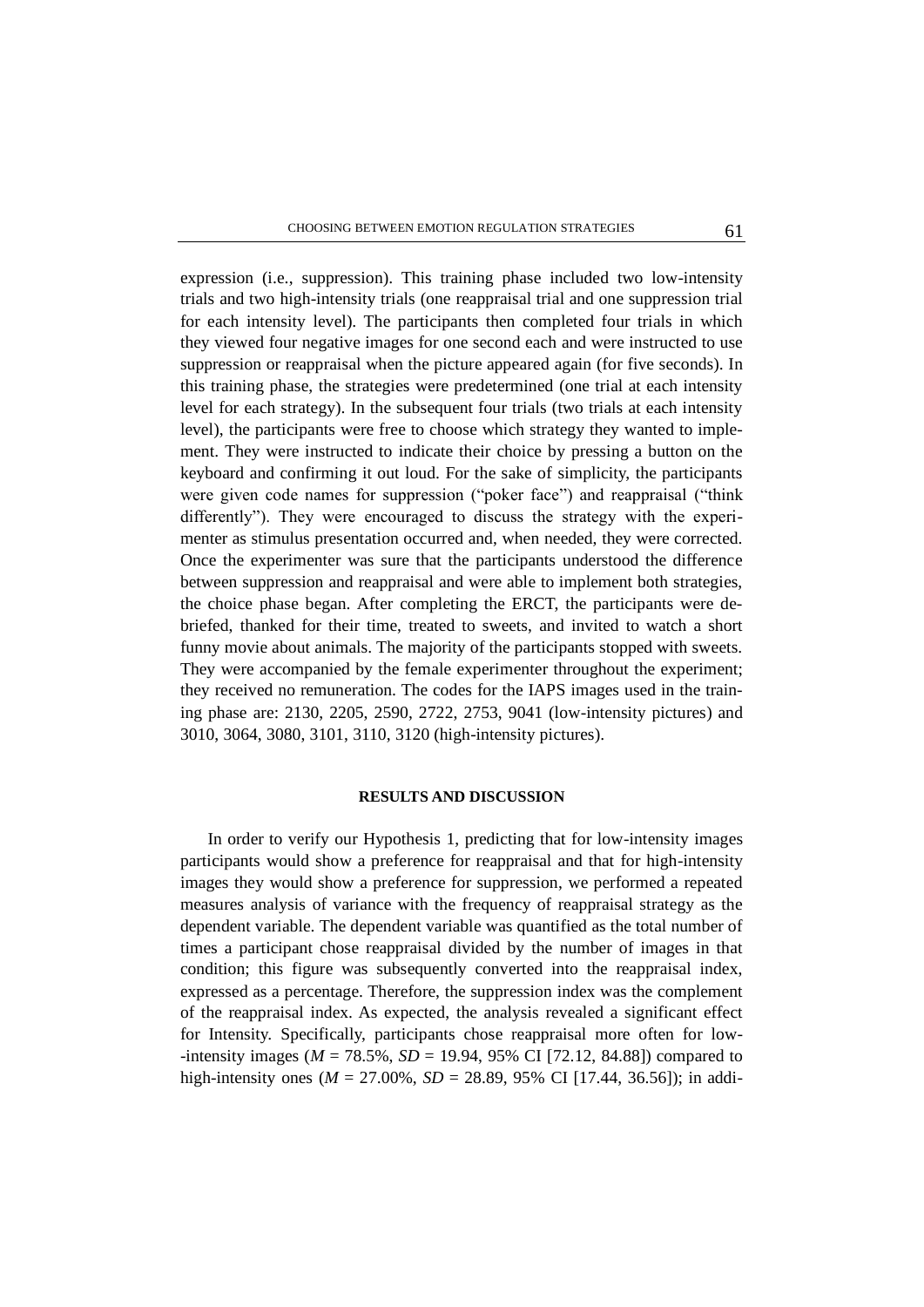tion, participants chose suppression more often for high-intensity images (*M* = 73.00%, 95% CI [63.44, 82.56]) than for low-intensity ones (*M* = 21.50%, 95% CI [15.12, 27.88]),  $F(1, 39) = 73.22$ ,  $p < .001$ ,  $\eta_p^2 = .65$ . This expected bias in regulatory choices was observed in 72.5% (29/40) of the participants. These results support Hypothesis 1.

#### **STUDY 2**

The aim of Study 2 was twofold: (1) to replicate the results of Experiment 1; (2) to examine the impact of implementing the freely chosen ER strategy on cognitive functioning  $-$  that is, on the memory of verbal content accompanying emotional stimuli during the period of regulation.

## **Participants and procedure**

A total of 40 (50% female) full-time and part-time students aged 20 and 63  $(M = 35.23, SD = 11.25)$  from the SWPS University of Social Sciences and Humanities volunteered to participate in Experiment 2, the course of which was similar to Study 1. Compared to Study 1, we introduced several changes. First, we increased the number of trials in the ERCT. The following IAPS images were added to the set of low-intensity images: 1301, 2312, 2700, 9160, 9440. The set of high-intensity images was supplemented with the following: 3230, 6831, 9181, 9252, 9420. This means that the images used in Experiment 2 were the same as those used in Sheppes et al. (2011). Accordingly, the ERCT consisted of 30 pictures, of which 15 were of low intensity (Arousal:  $M = 5.01$ ,  $SD = 0.70$ ; Valence:  $M = 3.41$ ,  $SD = 0.24$ ) and 15 were of high intensity (Arousal:  $M = 6.12$ ,  $SD = 0.69$ ; Valence:  $M = 1.89$ ,  $SD = 0.33$ ). Valence and arousal differed significantly for low- and high-intensity images (both *F*s > 19.01, *p*s < .001). Second, each image presented to the participants (during both the training and choice phases) was accompanied by a single-sentence description of its content. The description was placed at the bottom of the image during the five seconds while the selected strategy was being implemented. Third, in order to ensure that the participants actually implemented the chosen strategy, they were asked (after each trial in both the training and choice phases) to confirm which they had just implemented. In the training phase, three participants were not sure whether they actually understood and followed the instructions, leading to repetition. In the choice phase, none of the participants reported more than two failures in the im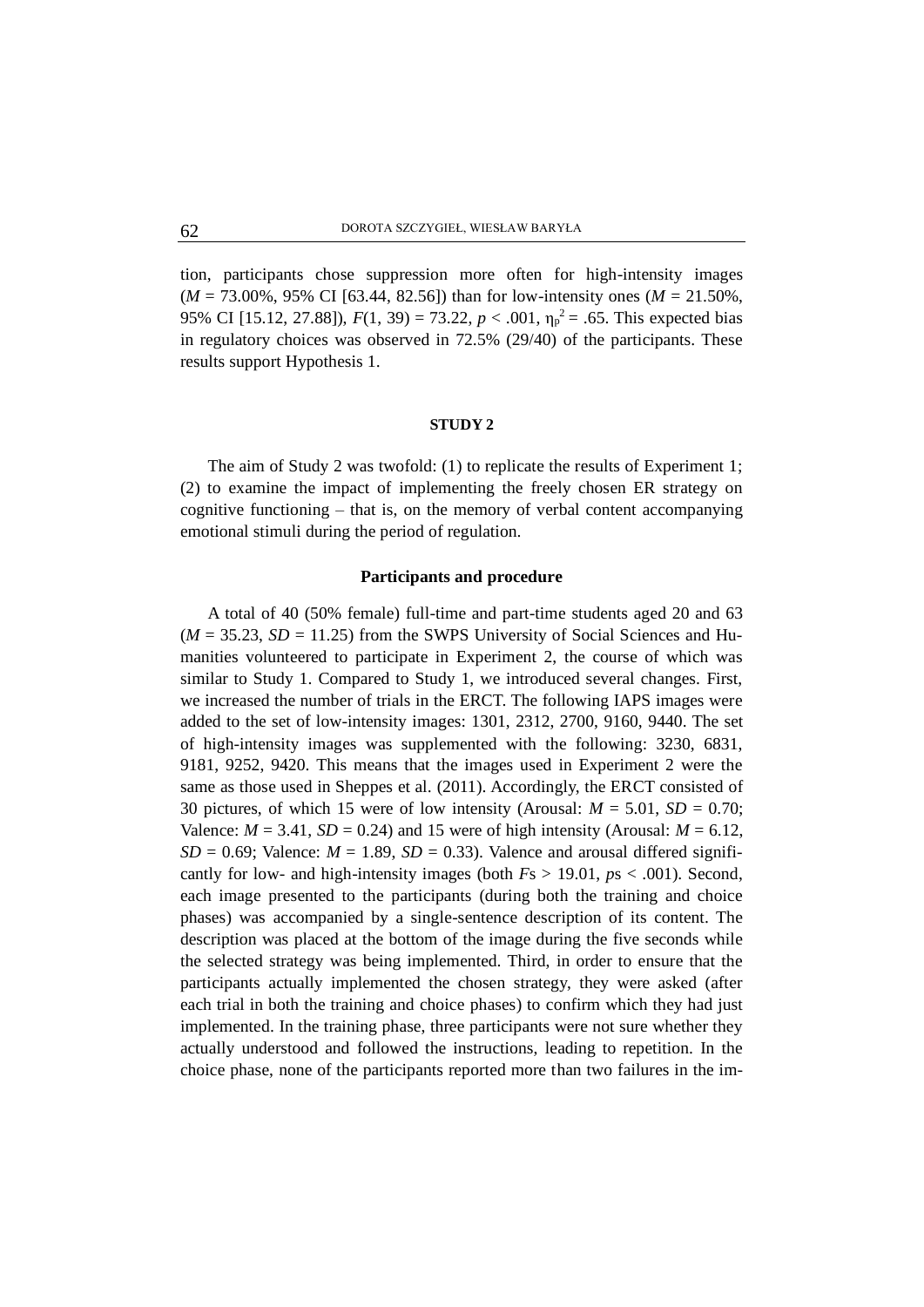plementation of the chosen strategy; therefore, data from all study participants were included in the analyses. Fourth, immediately after the choice phase, the participants were given an unexpected memory test to gauge their grasp of the verbal information presented during the period of ER. On each memory test trial, the participants were presented with the same images as in the choice phase, but this time each image was accompanied by two single-sentence descriptions, one of which was slightly different than the one presented in the choice phase. For example, in the choice phase, the image "Riot" (IAPS code 2291) was described as "A man throwing a stone in a police blockade." In the memory test, the participants were presented with two descriptions: "A man throwing a stone in a police blockade" and "A man throwing a stone at a police car." The participant's task was to indicate out loud which of these descriptions had appeared in the choice phase.

## **RESULTS AND DISCUSSION**

The results show that participants chose to implement reappraisal in 76.83%  $(SD = 17.79\%)$  of the low-intensity trials (95% CI: [71.14, 82.53]), and suppression in 75.17% ( $SD = 18.05\%$ ) of the high-intensity trials (95% CI: [69.39, 80.94]),  $F(1, 39) = 108.05$ ,  $p < .0001$ ,  $\eta_p^2 = .74$ . This bias was observed in 82.5% (33/40) of the participants. These findings replicate the results obtained in Experiment 1 and provide clear support for Hypothesis 1.

In order to verify our Hypothesis 2, predicting that the memory of information collected during the period of regulation would be impaired following the choice of suppression, relative to reappraisal, we performed a repeated measures analysis of variance with memory accuracy as the dependent variable. Memory accuracy was indexed by the number of correct answers, which were subsequently converted into percentages. The participants' performance on the memory test was fair. It was significantly greater than chance (50%) both for images viewed under reappraisal,  $t(39) = 7.89$ ,  $p < .001$ , and for those viewed under suppression,  $t(39) = 3.39$ ,  $p = .002$ . The analysis revealed that participants' memory was impaired more strongly following suppression ( $M = 58.33\%$  correct,  $SD = 15.55\%$ , 95% CI: [53.35, 63.30]) compared to reappraisal (*M =* 69.97% correct, *SD* = 16.00%, 95% CI: [64.85, 75.09]),  $F(1, 39) = 10.96$ ,  $p = .002$ ,  $\eta_p^2 = .22$ . These findings show that, compared to reappraisal, suppression weakens the memory of information collected during the period of regulation and, thus, support Hypothesis 2.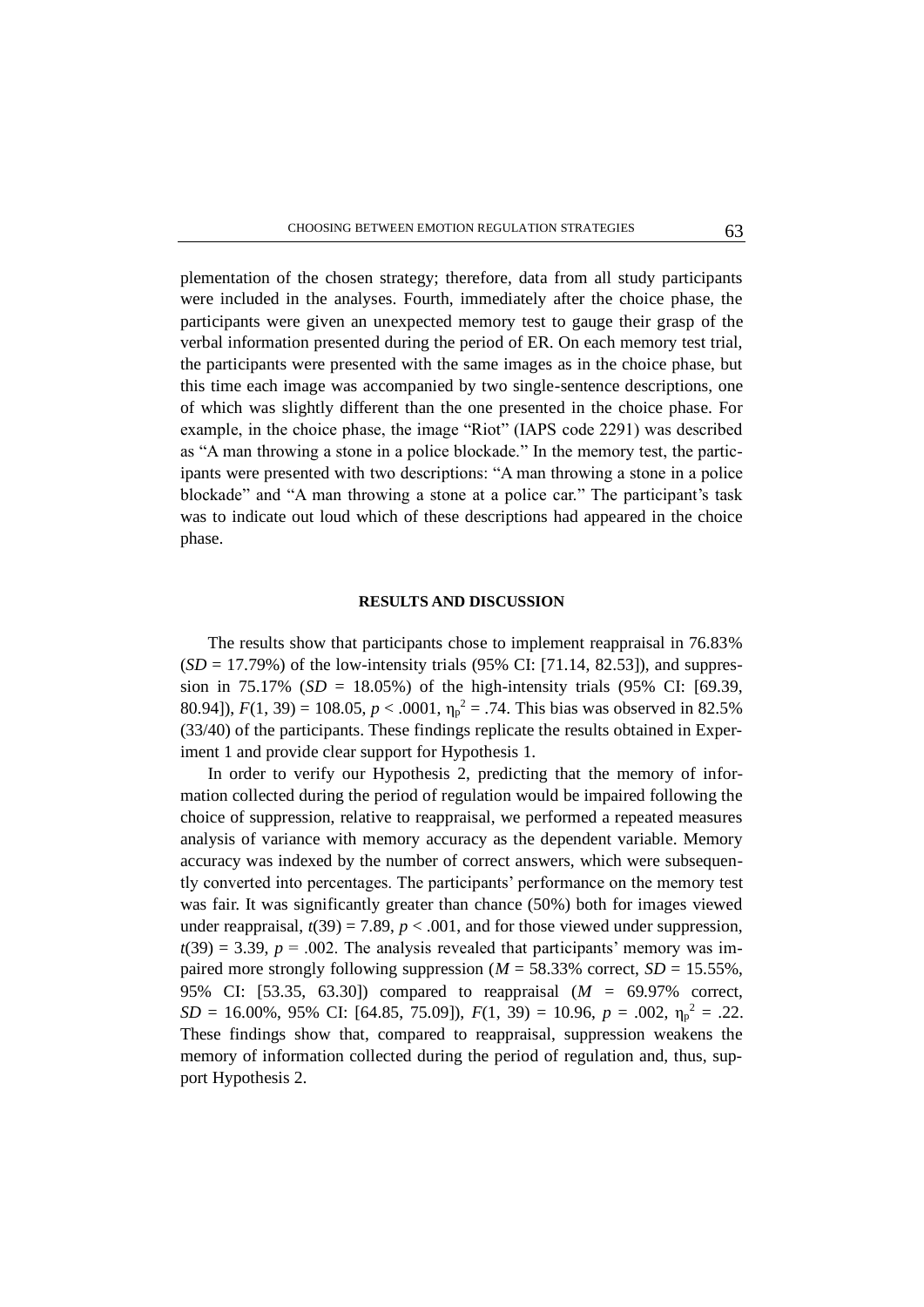#### **GENERAL DISCUSSION**

The primary goal of the current study was to examine the effect of emotional stimulus intensity on the choice between ER strategies when one needs to withhold their emotional expression. Consistently with our prediction, the participants chose reappraisal over suppression when viewing low-intensity negative images and suppression over reappraisal when viewing high-intensity negative images. These results were revealed in two independent studies. Therefore, our study demonstrates that people control their emotional expression by flexibly switching between ER strategies: they prefer reappraisal (which focuses on emotional experience) when confronted with low-intensity stimuli, but they opt for suppression (which directly focuses on emotional expression) when confronted with high-intensity stimuli.

Our results extend previous research showing that reappraisal is a preferred ER strategy in low-intensity contexts. While previous research demonstrated that reappraisal (rather than distraction) was preferred when people wanted to decrease their negative *experience* (Sheppes et al., 2011; Sheppes et al., 2014), our study demonstrates that reappraisal (rather than suppression) is also preferred when people want to decrease their negative *expression*.

Why is controlling emotions through suppression (rather than reappraisal) preferred in a high-intensity context? There is ample empirical evidence to suggest that exposure to stimuli eliciting high arousal consumes the available attentional resources and thus deteriorates information processing (Derakshan & Eysenck, 2009; Eysenck & Calvo, 1992; Mather & Sutherland, 2011). This is particularly important in the case of reappraisal, which requires engagement with the emotionally challenging situation in order to reinterpret its meaning (Sheppes, 2014) and at the same time entails the necessity of overcoming the tendency to identify with this situation and its contents (Shafir et al., 2015). Accordingly, reappraisal requires substantial cognitive effort, especially in high- -intensity emotional contexts (Shafir et al., 2015). It is therefore very likely that the implementation of reappraisal is perceived as too difficult (if at all possible) in a high-intensity context because individuals do not have sufficient cognitive resources to generate alternative interpretations of highly emotional situations. In such instances, suppression may be the only option available when one wants to control one's emotional expression. It is also very likely that people choose an ER strategy based on their emotion-related knowledge of which strategy works in a given situational context. This knowledge may be explicit or implicit (Mikolajczak, 2009). In other words, people may simply *know*, from their previous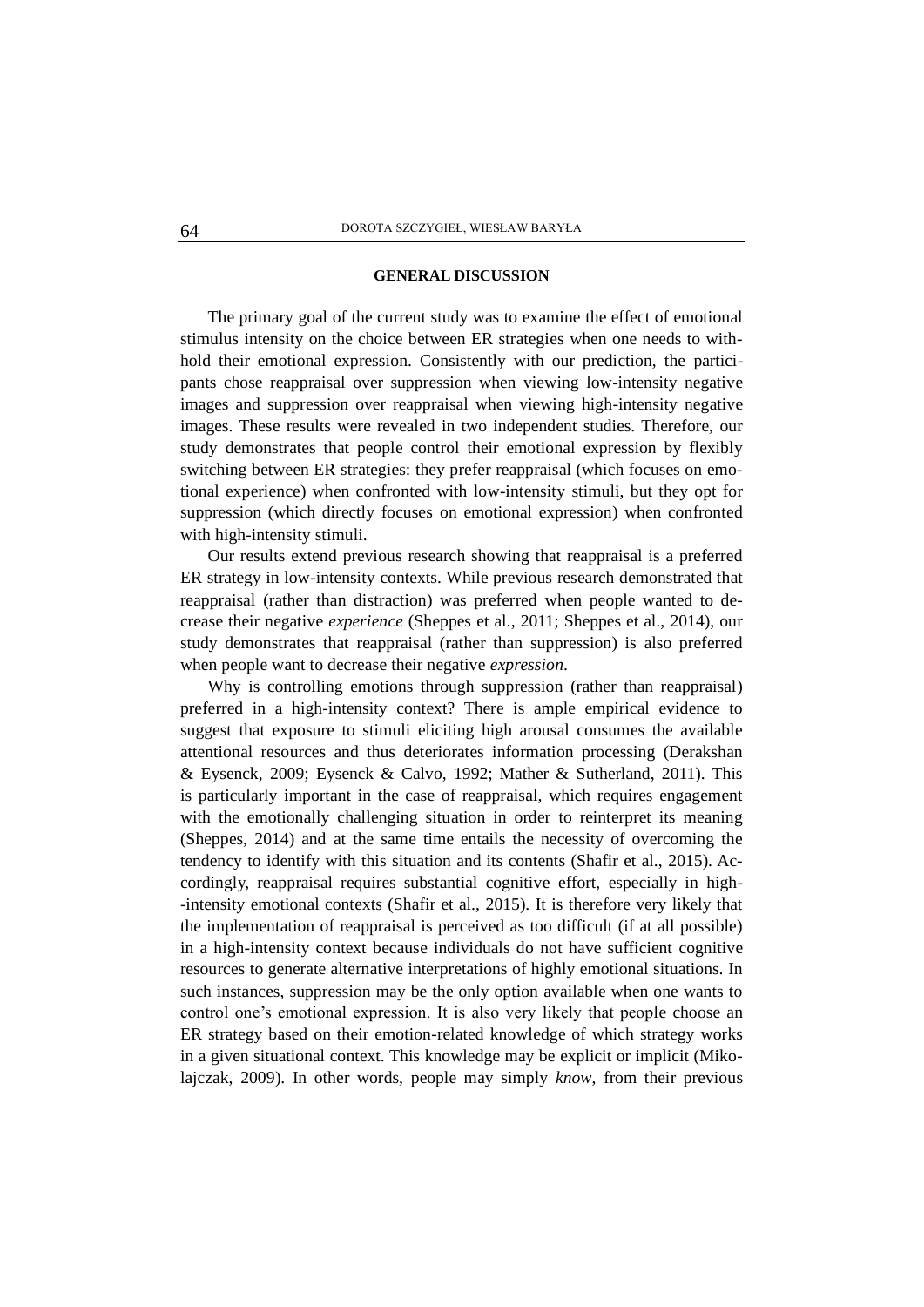experience, that reappraisal is ineffective in particularly demanding emotional situations (Sheppes, Catran, & Meiran, 2009). The possible mechanisms underlying the choice between reappraisal and suppression at different intensities should be examined in future studies.

The results of our study contribute to the literature on EL. As mentioned earlier, there is evidence that DA (equivalent to reappraisal) is mainly used in low- -stress situations, while SA (equivalent to suppression) is used in high-stress situations (e.g., Grandey et al., 2004). Our study complements these results by showing that, indeed, when a person wishes to control their expressive behavior, the choice between suppression (equivalent to SA) and reappraisal (equivalent to DA) is moderated by the intensity of negative emotional contexts.

The second objective of the current study was to extend previous work on the impact of suppression and reappraisal on how accurately information presented during the regulation period is remembered. As expected, memory accuracy differed significantly as a function of the chosen strategy: memory accuracy was higher when participants chose to use reappraisal over suppression. These results are largely consistent with previous work showing that suppression impairs memory performance (e.g., Dillon et al., 2007; Richards & Gross, 1999, 2000). It should be noted that in the above-mentioned studies participants were *instructed* to use either reappraisal or suppression. Our study contributes to the literature by demonstrating that reappraisal is also more beneficial than suppression in regard to memory accuracy when the use of either strategy is the result of free choice.

The literature offers at least two explanations of why suppression, compared to reappraisal, leads to poorer memory performance. First, suppression requires constant self-control and self-correction during an emotional event. This constant self-awareness reduces an individual's cognitive resources, making them less available for processing the information that transpired during the period of suppressing, which results in worse memory. Reappraisal, which is an antecedent- -focused strategy, affects the emotion-generative process earlier than suppression and probably does not require continuous self-regulatory effort during an emotional event, as is the case with suppression. Accordingly, reappraisal leaves cognitive resources intact for the processing of events, which are then better remembered (Gross, 2002). The second explanation refers to the levels-of-processing effect (Craik & Lockhart, 1972), which focuses on the depth of information processing and predicts that the deeper the information is processed, the better and longer it is remembered. Some researchers (e.g., Dillon et al., 2007; Hayes et al., 2010) argue that reappraisal encourages a more meaningful analysis of a negative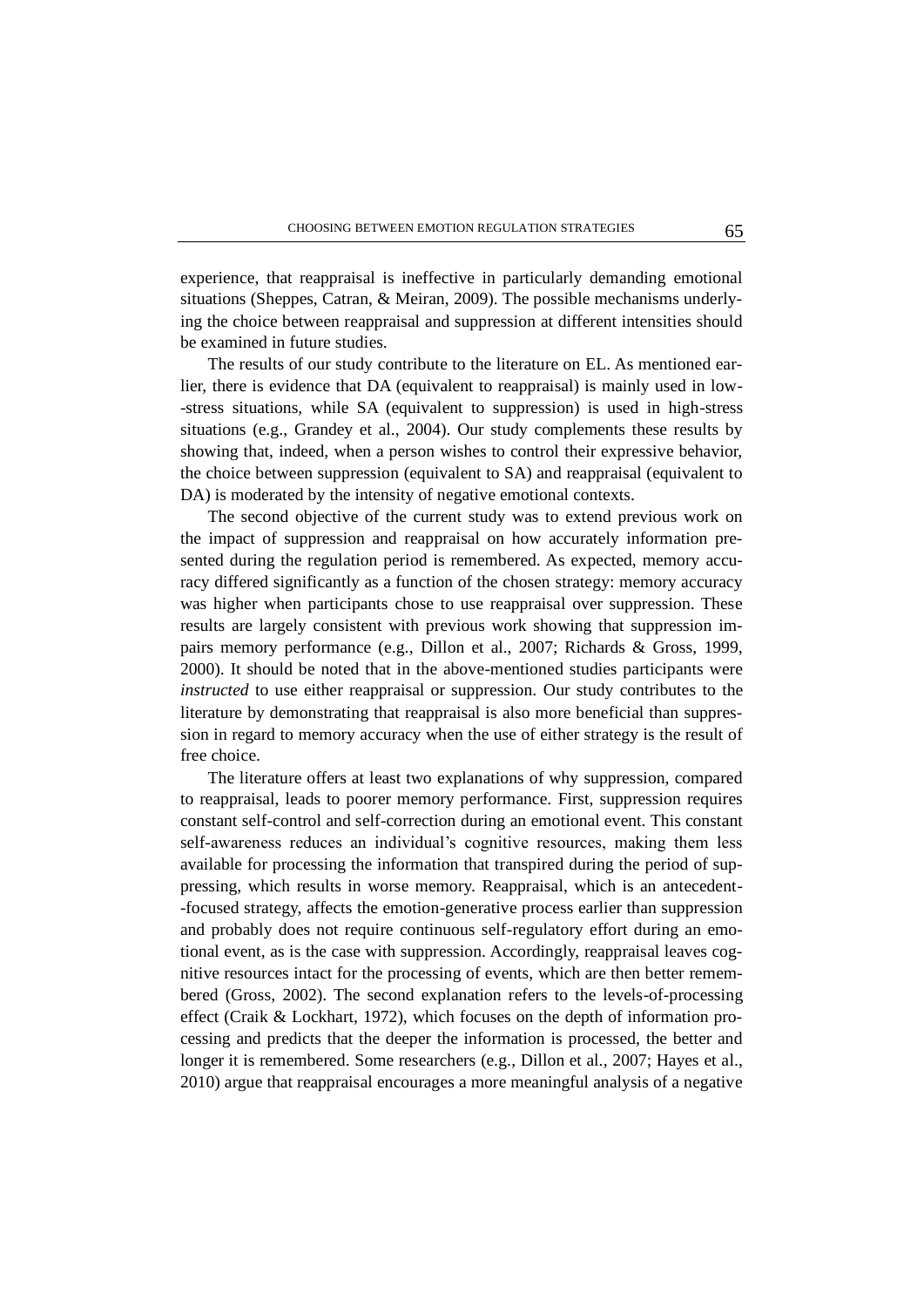stimulus, promoting elaborative semantic encoding, whereas suppression is focused on inhibiting emotional expression, which distracts attention from the elaboration of the stimulus, resulting in poorer memory performance. It is important to note that these two explanations are not mutually exclusive.

There are several limitations to the current study that suggest directions for future research. First, in both experiments we induced negative emotions by means of affective images, which only symbolically represent real-life events. Therefore, in order to strengthen the validity of the findings further, future research might use other ways to evoke negative emotions, more compatible with real life. Second, only two ER strategies were compared. Although we conducted our research using the ER choice paradigm, participants could only choose suppression *or* reappraisal (i.e., they were *forced* to implement one of those two strategies). The limited selection of potentially available strategies limits the scope of our research. The third limitation of our research pertains to Study 1, in which we did not ask the participants whether they actually adhered to the chosen ER strategy (this limitation was overcome in Study 2). We believe that it is important to check whether participants actually use the ER strategy they chose earlier, as research shows that people have a tendency to use multiple ER strategies in response to emotion-eliciting stimuli (Aldao & Nolen-Hoeksema, 2013). Future research should also verify the effectiveness of the strategies used by participants (*Did the participants effectively refrain from emotional expression?*)*.* This is particularly important when examining the consequences of ERs, as was the case in this study. We did not verify the effectiveness of the strategies applied by the participants, which should be considered a limitation of Study 2. Fourth, memory assessment was limited only to the verbal content accompanying the stimuli triggering emotions. One of the possible ways of extending research on the impact of ER on memory would be to adopt the procedure used by Sheppes and colleagues (2011), who created a memory test consisting of the images originally presented during the ER strategy implementation and their Photoshop- -modified versions. Fifth, it cannot be ruled out that higher memory accuracy for the reappraised images was partly due to the availability of the image descriptions during the implementation of ER strategies. It is likely that when reappraisal was selected as an ER strategy, the image description may have been used as a clue to reinterpret the meaning of the image (i.e., to create a less negative narrative), which in turn may have improved the memory of this description and thus influenced the results of the study. In order to overcome this shortcoming and ambiguity, further research is needed to confirm the results presented here. Finally, our study does not take into account the diversity of personality traits,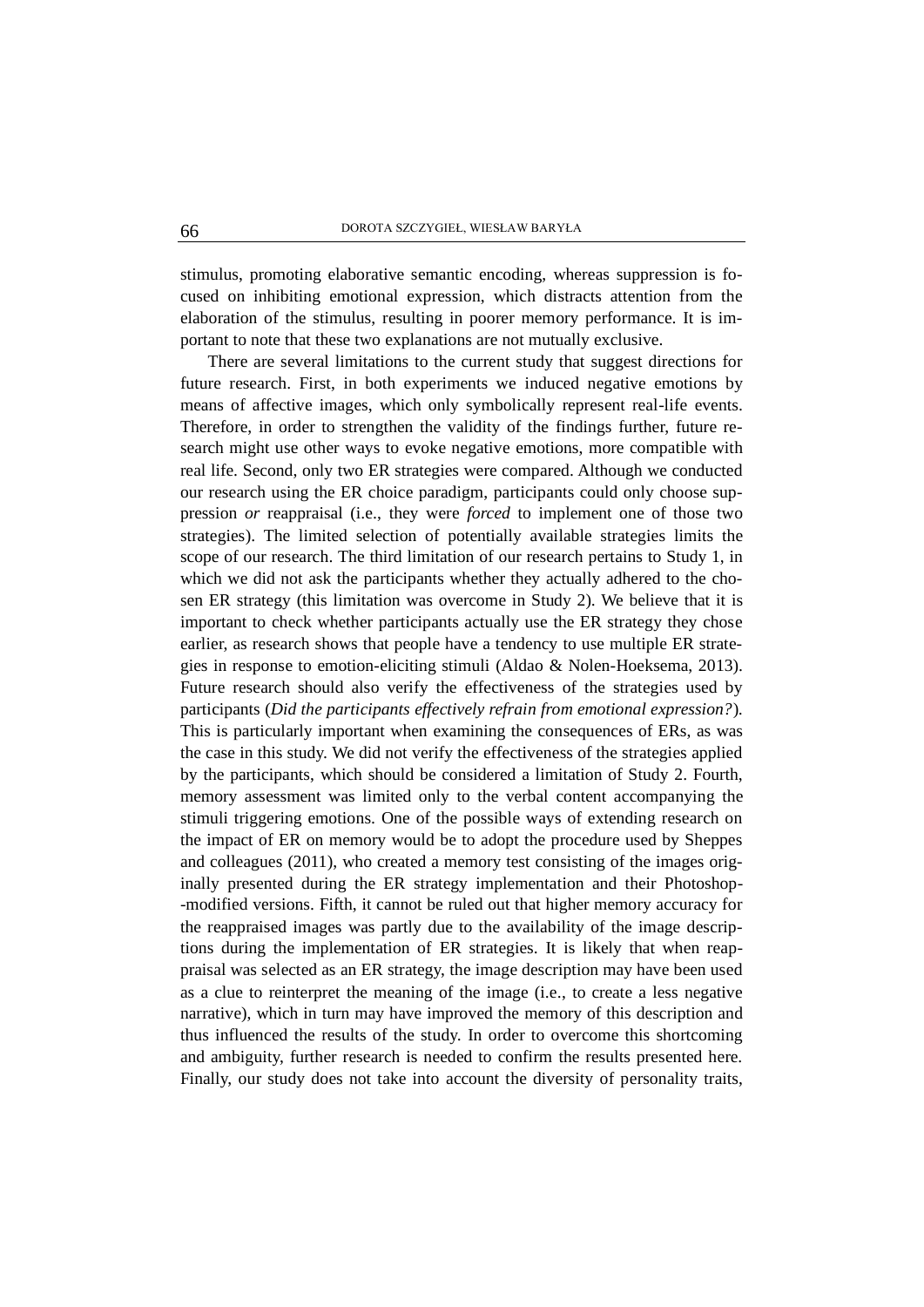motivational factors, and cognitive abilities, all of which have been recognized as factors underlying the use of specific ER strategies (e.g., Opitz, Lee, Gross, & Urry, 2014; Sheppes, 2014; Sheppes & Levin, 2013; Wang, Shi, & Li, 2009). For this reason, and also taking into account the evidence demonstrating that people differ in the spontaneous use of ER strategies in response to online emotions arising in the present moment (Egloff, Schmukle, Burns, & Schwerdtfeger, 2006; Ehring, Tuschen-Caffier, Schnülle, Fischer, & Gross, 2010; Volokhov & Demaree, 2010), it can be predicted that there are differences between individuals that influence their approach to negative stimuli and determine how they choose to alter the impact of those stimuli on the experienced and expressed emotions. For example, there is evidence that people high in trait emotional intelligence are able to use ER strategies in a more flexible manner than their counterparts low in emotional intelligence because they have access to more ER strategies (Peña-Sarrionandia, Mikolajczak, & Gross, 2015; Szczygieł & Mikolajczak, 2017). It would, therefore, be desirable to develop more sophisticated research paradigms that could capture the complexity of potential determinants of ER strategy choices better.

The results of our study and those obtained by other researchers using the ER choice paradigm (e.g., Sheppes, 2014) open up new perspectives in clinical psychology research. A growing body of research suggests that rigid (inflexible) use of ER strategies, especially those considered costly and ineffective in altering uncomfortable or unwanted emotions, contributes to depression and anxiety disorders (Campbell-Sills & Barlow, 2007; Liu & Thompson, 2017; Moore, Zoellner, & Mollenholt, 2008). Indeed, according to a recent meta-analysis, people with current and remitted depression have difficulties in using adaptive ER strategies (e.g., reappraisal) and tend to apply maladaptive ER ones (e.g., suppression) (Visted, Vøllestad, Nielsen, & Schanche, 2018). More importantly, there is evidence showing that depression is linked to a limited ability to choose ER strategies rather than to a limited ability to implement them (Liu & Thompson, 2017). In other words, individuals suffering from depression are able to deploy various ER strategies when instructed to do so, but in daily life they spontaneously (and habitually) use maladaptive strategies (Ehring et al., 2010; Moore et al., 2008). The results showing that people suffering from depression can make excessive use of suppression when other, more effective strategies can be used instead, have led Moore and colleagues (2008) to conclude that psychological interventions to alleviate depressive symptoms should aim both to broaden the repertoire of ER strategies available to the patient and to enhance the patient's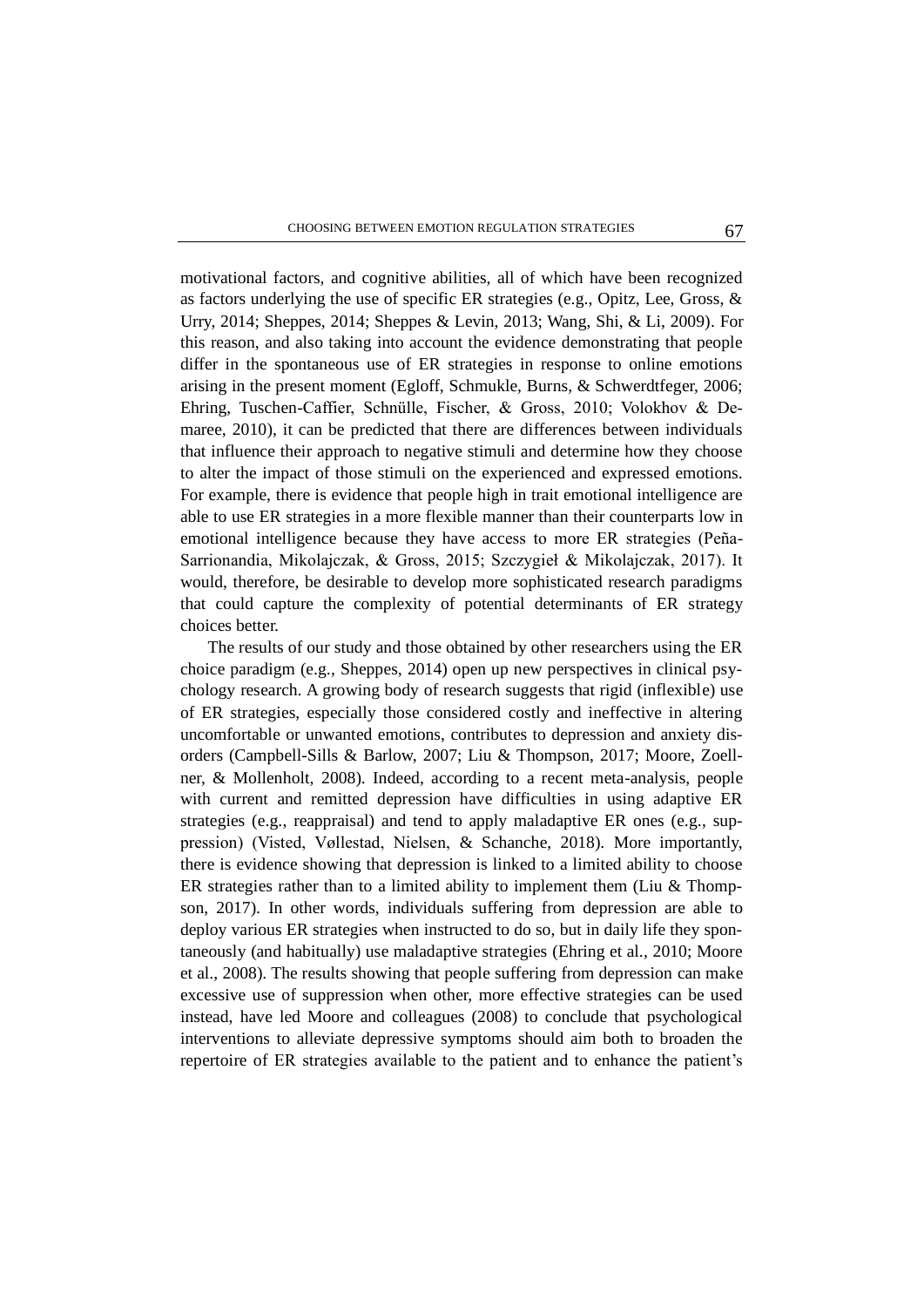ability to make flexible choices between strategies, depending on the situation (see also Campbell-Sills & Barlow, 2007).

#### **REFERENCES**

- Aldao, A., & Nolen-Hoeksema, S. (2013). One versus many: Capturing the use of multiple emotion regulation strategies in response to an emotion-eliciting stimulus. *Cognition & Emotion, 27*(4), 753-760.
- Bebko, G. M., Franconeri, S. L., Ochsner, K. N., & Chiao, J. Y. (2011). Look before you regulate: Differential perceptual strategies underlying expressive suppression and cognitive reappraisal. *Emotion, 11*(4), 732-742.
- Butler, E. A., Egloff, B., Wilhelm, F. H., Smith, N. C., Erickson, E. A., & Gross, J. J. (2003). The social consequences of expressive suppression. *Emotion, 3*(1), 48-67.
- Campbell-Sills, L., & Barlow, D. H. (2007). Incorporating emotion regulation into conceptualizations and treatments of anxiety and mood disorders. In J. J. Gross (Ed.), *Handbook of emotion regulation* (pp. 542-559). New York, NY, US: Guilford Press.
- Chervonsky, E., & Hunt, C. (2017). Suppression and expression of emotion in social and interpersonal outcomes: A meta-analysis. *Emotion, 17*, 669-683.
- Craik, F. I., & Lockhart, R. S. (1972). Levels of processing: A framework for memory research. *Journal of Verbal Learning and Verbal Behavior, 11*, 671-684.
- Derakshan, N., & Eysenck, M. W. (2009). Anxiety, processing efficiency, and cognitive performance: New developments from attentional control theory. *European Psychologist, 14*(2), 168-176.
- Diefendorff, J. M., Richard, E. M., & Yang, J. (2008). Linking emotion regulation strategies to affective events and negative emotions at work. *Journal of Vocational Behavior, 73*, 498-508.
- Dillon, D. G., Ritchey, M., Johnson, B. D., & LaBar, K. S. (2007). Dissociable effects of conscious emotion regulation strategies on explicit and implicit memory. *Emotion, 7*, 354-365.
- Egloff, B., Schmukle, S. C., Burns, L. R., & Schwerdtfeger, A. (2006). Spontaneous emotion regulation during evaluated speaking tasks: Associations with negative affect, anxiety expression, memory, and physiological responding. *Emotion, 6*, 356-366.
- Ehring, T., Tuschen-Caffier, B., Schnülle, J., Fischer, S., & Gross, J. J. (2010). Emotion regulation and vulnerability to depression: Spontaneous versus instructed use of emotion suppression and reappraisal. *Emotion, 10*, 563-572.
- English, T., Lee, I. A., John, O. P., & Gross, J. J. (2017). Emotion regulation strategy selection in daily life: The role of social context and goals. *Motivation and Emotion, 41*, 230-242.
- Eysenck, M. W., & Calvo, M. G. (1992). Anxiety and performance: The processing efficiency theory. *Cognition & Emotion, 6*(6), 409-434.
- Frijda, N. H. (1986). *The emotions.* Cambridge, UK: Cambridge University Press.
- Grandey, A. A. (2000). Emotional regulation in the workplace: A new way to conceptualize emotional labor. *Journal of Occupational Health Psychology, 5*, 95-110.
- Grandey, A. A., Dickter, D. N., & Sin, H.-P. (2004). The customer is not always right: Customer aggression and emotion regulation of service employee. *Journal of Organizational Behavior, 25*, 397-418.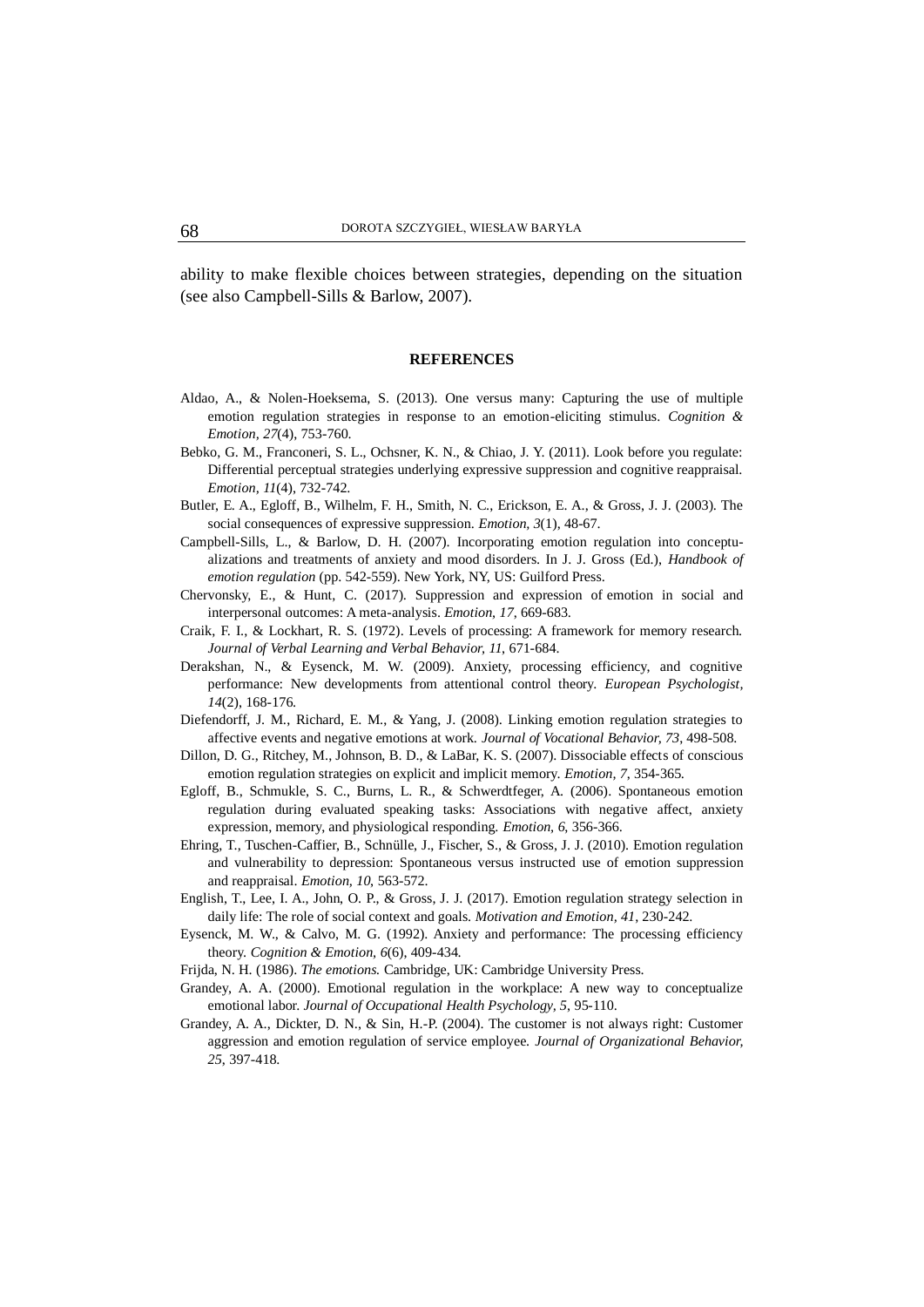- Gratz, K. L., & Roemer, L. (2004). Multidimensional assessment of emotion regulation and dysregulation: Development, factor structure, and initial validation of the difficulties in emotion regulation scale. *Journal of Psychopathology and Behavioral Assessment, 26*, 41-54.
- Gross, J. J. (1998). Antecedent- and response-focused emotion regulation: Divergent consequences for experience, expression, and physiology. *Journal of Personality and Social Psychology, 74*, 224-237.
- Gross, J. J. (2002). Emotion regulation: Affective, cognitive, and social consequences. *Psychophysiology, 39*, 281-291.
- Gross, J. J. (2015). Emotion regulation: Current status and future prospects. *Psychological Inquiry, 26*, 1-26.
- Gross, J. J., & John, O. P. (2003). Individual differences in two emotion regulation processes: Implications for affect, relationships, and well-being. *Journal of Personality and Social Psychology, 85*, 348-362.
- Gross, J. J., & Levenson, R. W. (1993). Emotional suppression: Physiology, self-report, and expressive behavior. *Journal of Personality and Social Psychology, 64*, 970-986.
- Gross, J. J., & Levenson, R. W. (1997). Hiding feelings: The acute effects of inhibiting negative and positive emotion. *Journal of Abnormal Psychology, 106*(1), 95-103.
- Gross, J. J., & Thompson, R. A. (2007). Emotion regulation: Conceptual foundations. In J. J. Gross (Ed.), *Handbook of emotion regulation* (pp. 3-24). New York, NY, US: Guilford Press.
- Hayes, J. P., Morey, R. A., Petty, C. M., Seth, S., Smoski, M. J., McCarthy, G., & LaBar, K. S. (2010). Staying cool when things get hot: Emotion regulation modulates neural mechanisms of memory encoding. *Frontiers in Human Neuroscience, 4*, 230. DOI: 10.3389/fnhum. 2010.00230
- Hochschild, A. R. (1983). *The managed heart: Commercialization of human feeling.* Berkeley, CA, US: University of California Press.
- Inzlicht, M., & Gutsell, J. N. (2007). Running on empty: Neural signals for self-control failure. *Psychological Science, 18*, 933-937.
- John, O. P., & Gross, J. J. (2004). Healthy and unhealthy emotion regulation: Personality processes, individual differences, and life span development. *Journal of Personality, 72*(6), 1301-1334.
- John, O. P., & Gross, J. J. (2007). Individual differences in emotion regulation strategies: Links to global trait, dynamic, and social cognitive constructs. In J. J. Gross (Ed.), *Handbook of emotion regulation* (pp. 351-372). New York, NY, US: Guilford Press.
- Koole, S. L. (2010). The psychology of emotion regulation: An integrative review. *Cognition & Emotion, 23*(1), 4-41.
- Lang, P. J., Bradley, B. N., & Cuthbert, B. N. (2008). *International Affective Picture System (IAPS): Affective ratings of pictures and instruction manual* [Technical Rep. A-8]. Gainesville, FL, US: University of Florida.
- Lee, M., Pekrun, R., Taxer, J. L., Schutz, P. A., Vogl, E., & Xie, X. (2016). Teachers' emotions and emotion management: Integrating emotion regulation theory with emotional labor research. *Social Psychology of Education, 19*, 843-863.
- Liu, D. Y., & Thompson, R. J. (2017). Selection and implementation of emotion regulation strategies in major depressive disorder: An integrative review. *Clinical Psychology Review, 57*, 183-194.
- Loewenstein, G. (2007). Affective regulation and affective forecasting. In J. J. Gross (Ed.), *Handbook of emotion regulation* (pp. 180-203). New York, NY, US: Guilford Press.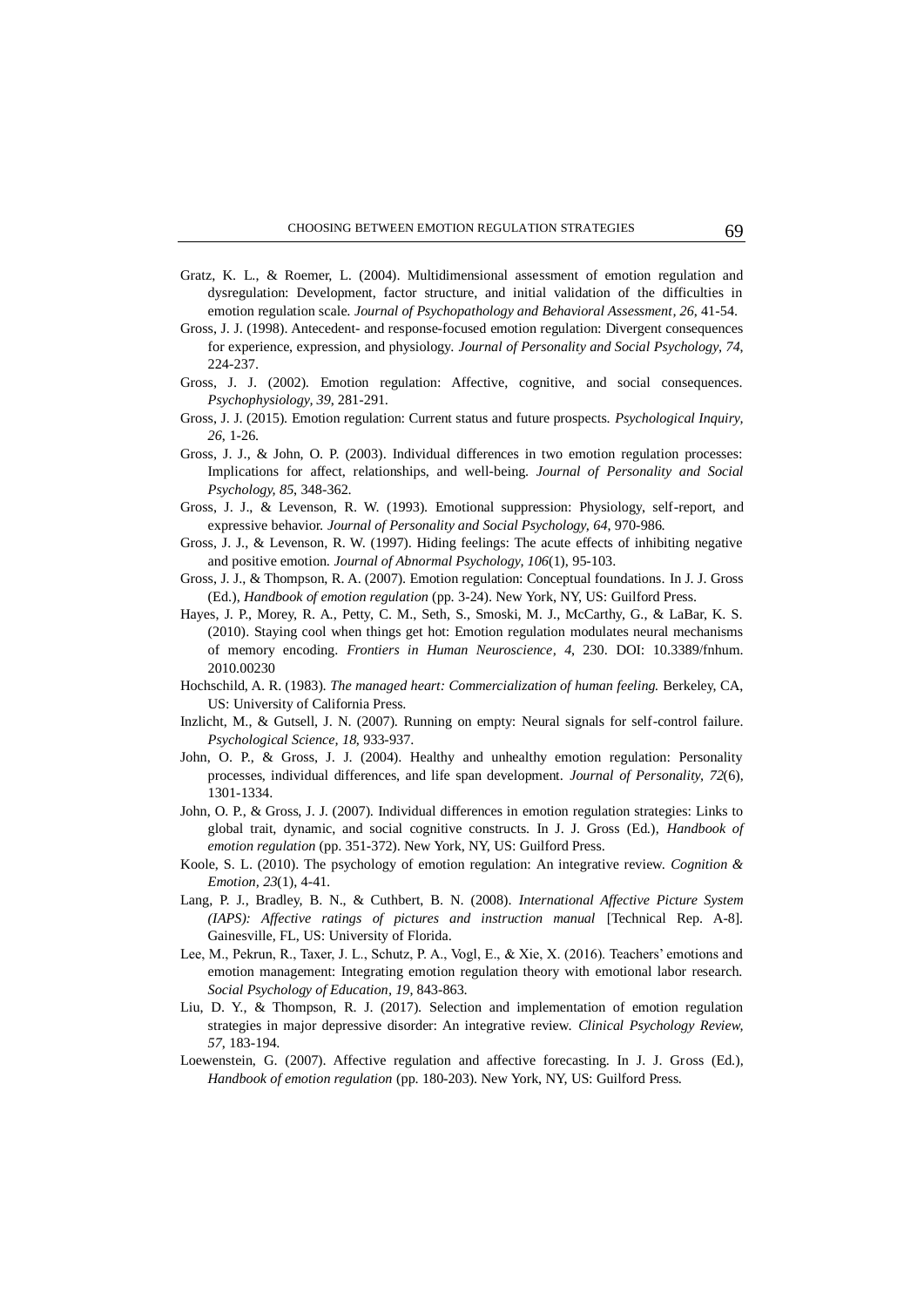- Mather, M., & Sutherland, M. R. (2011). Arousal-biased competition in perception and memory. *Perspectives on Psychological Science, 6*(2), 114-133.
- Mikolajczak, M. (2009). Going beyond the ability-trait debate: The three-level model of emotional intelligence. *Electronic Journal of Applied Psychology, 5*, 25-31.
- Moore, S. A., Zoellner, L. A., & Mollenholt, N. (2008). Are expressive suppression and cognitive reappraisal associated with stress-related symptoms? *Behaviour Research and Therapy, 46*, 993-1000.
- Opitz, P. C., Lee, I. A., Gross, J. J., & Urry, H. L. (2014). Fluid cognitive ability is a resource for successful emotion regulation in older and younger adults. *Frontiers in Psychology, 5*, 609. DOI: 10.3389/fpsyg.2014.00609
- Parkinson, B., & Totterdell, P. (1999). Classifying affect-regulation strategies. *Cognition & Emotion, 13*(3), 277-303.
- Peña-Sarrionandia, A., Mikolajczak, M., & Gross, J. J. (2015). Integrating emotion regulation and emotional intelligence traditions: A meta-analysis. *Frontiers in Psychology, 6*, 160. DOI: 10.3389/fpsyg.2015.00160
- Richards, J. M. (2004). The cognitive consequences of concealing feelings. *Current Directions in Psychological Science, 13*, 131-134.
- Richards, J. M., Butler, E. A., & Gross, J. J. (2003). Emotion regulation in romantic relationships: The cognitive consequences of concealing feelings. *Journal of Social and Personal Relationships, 20*(5), 599-620.
- Richards, J. M., & Gross, J. J. (1999). Composure at any cost? The cognitive consequences of emotion suppression. *Personality and Social Psychology Bulletin,* 25, 1033-1044.
- Richards, J. M., & Gross, J. J. (2000). Emotion regulation and memory: The cognitive costs of keeping one's cool. *Journal of Personality and Social Psychology, 79*, 410-424.
- Shafir, R., Schwartz, N., Blechert, J., & Sheppes, G. (2015). Emotional intensity influences preimplementation and implementation of distraction and reappraisal. *Social Cognitive and Affective Neuroscience, 10*(10), 1329-1337.
- Sheppes, G. (2014). Emotion regulation choice: Theory and findings. In J. J. Gross (Ed.), *Handbook of emotion regulation* (2<sup>nd</sup> ed., pp. 126-139). New York, NY, US: Guilford Press.
- Sheppes, G., Catran, E., & Meiran, N. (2009). Reappraisal (but not distraction) is going to make you sweat: Physiological evidence for self-control effort. *International Journal of Psychophysiology, 71*(2), 91-96.
- Sheppes, G., & Levin, Z. (2013). Emotion regulation choice: Selecting between cognitive regulation strategies to control emotion. *Frontiers in Human Neuroscience, 7*, 179. DOI: 10.3389/fnhum.2013.00179
- Sheppes, G., Scheibe, S., Suri, G., & Gross, J. J. (2011). Emotion-regulation choice. *Psychological Science, 22*, 1391-1396.
- Sheppes, G., Scheibe, S., Suri, G., Radu, P., Blechert, J., & Gross, J. J. (2014). Emotion regulation choice: A conceptual framework and supporting evidence. *Journal of Experimental Psychology: General, 143*, 163-181.
- Szczygieł, D., Buczny, J., & Bazińska, R. (2012). Emotion regulation and emotional information processing: The moderating effect of emotional awareness. *Personality and Individual Differences, 52*, 433-437.
- Szczygieł, D., & Maruszewski, T. (2015). Why expressive suppression does not pay? Cognitive costs of negative emotion suppression: The mediating role of subjective tense-arousal. *Polish Psychological Bulletin, 46*, 336-349.